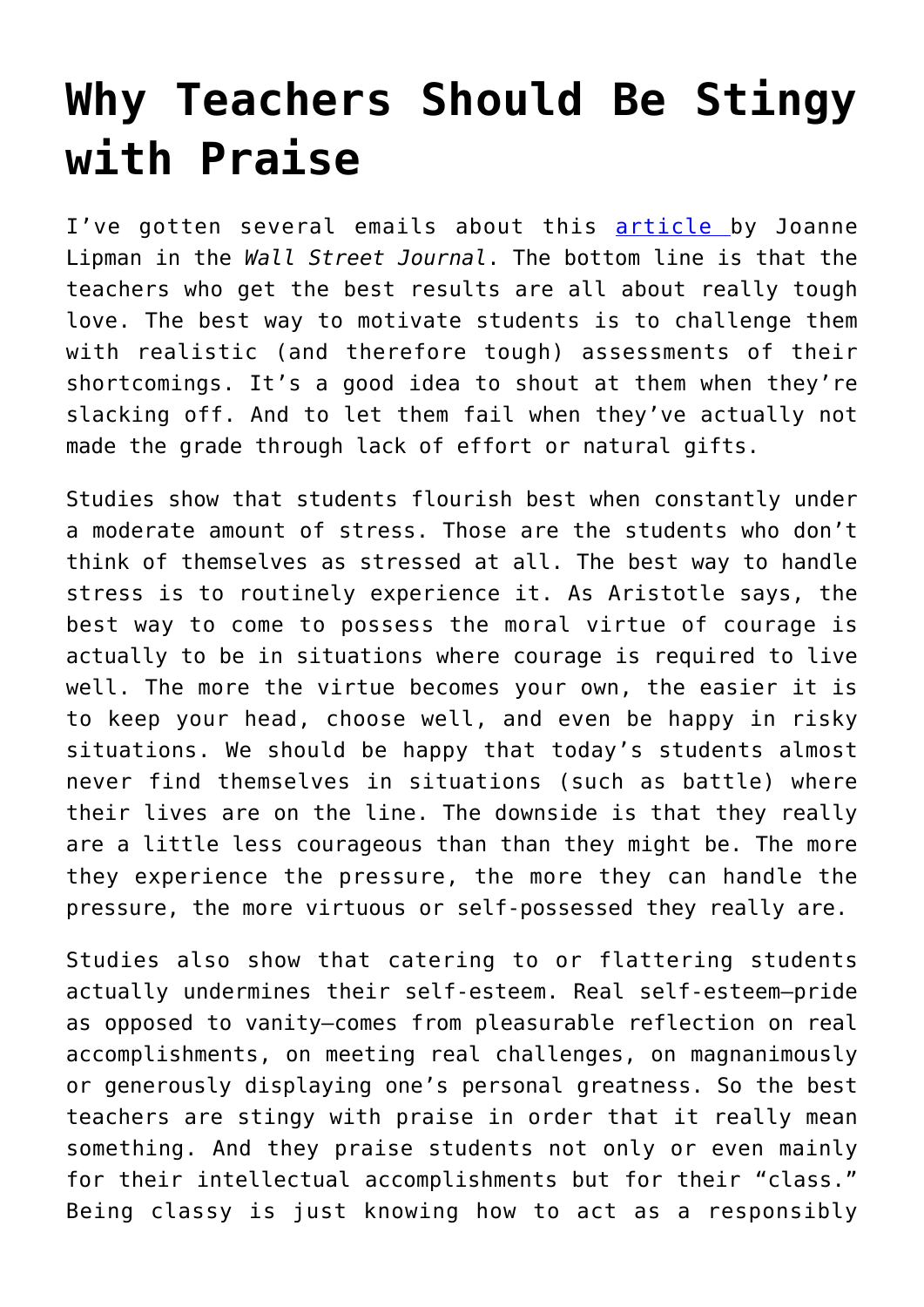relational being in a particular situation. It's not some pretension of the privileged, unless by being privileged you mean having been given the challenge of living well as a free and relational person. Poverty is no barrier to being classy, as anyone with classy eyes notices every day.

Studies also show that the best teachers typically use what are viewed as relatively old-fashioned teaching methods. Those who do the studies expected the stellar educators be all about collaborative learning, high technology, and other allegedly "powerful" practices. But effectively tough teachers actually focus their efforts on challenging students by giving them personal responsibilities: attentively listening to lectures, memorization, and working hard on one's own reading and writing. Mathematics–numerical calculation–doesn't become one's own without really knowing the multiplication tables. And the more of Shakespeare you've memorized, the more his poetic narratives really become part for you. It's not that memorization is everything, but it turns out to be foundation on which "higher order" learning is built. Those who write memorable novels or music *know* how indebted they are to their hugely time-consuming acquisition of the disciplined craft and insight of others. They know that "critical thinking" or "problem solving" can't be divorced from the *content* of who we are and what we do.

Creativity, it turns out, has to be learned or, better, always depends on a huge amount of disciplined learning. What passes for creative innovation is sloppy and fashion-driven without really knowing what there is to know about history or philosophy or music. Telling students to "be your own person" or "be creative" without being clear on what you really have to do to achieve such high possibilities is especially pernicious flattery. It's better to tell students to do as well as they can, perform the duties they've been given, and even "make the difference" they really can make in the places where they live.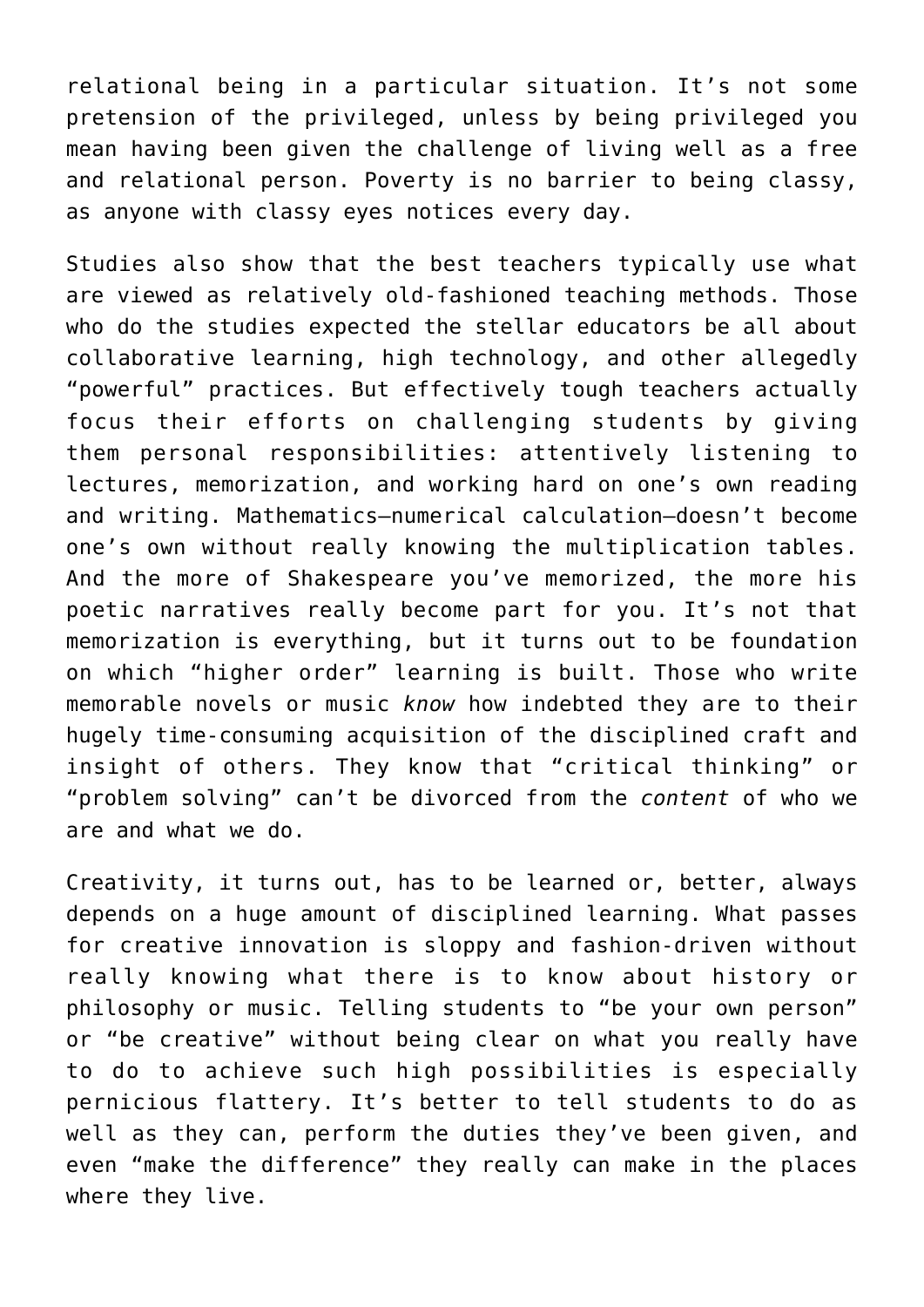So, the Aristotelian point is that intellectual virtue depends on moral virtue. It's relevant everywhere from grade school to graduate school. It's the only point that can justify, for example, the continued existence of residential college these days. It explains why it's only those colleges possessing real missions that aim higher than productivity or wealth and power have serious future prospects.

I now have to admit that I really don't teach like this. I'll explain why later. But for now let me say that the article is a riff on the experience of a legendary teacher of music. It turns out to be a great argument for teaching music these days. Some say that nobody much need play music anymore, because it's so easy to be a consumer of the productions of others. All we need do is to teach kids to appreciate music. But excellent musical performance requires all the virtues that I've been talking up, including grace under the pressure of performance. Maybe students these days should be pushed–even shouted at–to work on making their musical potential real, just to give them a realistic assessment of what's required to be all you can be, as well of what's required to be really creative and innovative. It's also, of course, a realistic assessment of what you can't be.

Those who possess musical excellence are a true meritocracy of talent and virtue. So too, it just occurred to me, are those who display excellence in competitive sports. So I'm tentatively dissenting from those who say high school and even non-scholarship college sports are nothing but an expensive diversion from real education. If you want to know more, watch the teaching method–including shouting–employed by the noble philosopher-coach Eric Taylor on the classic TV series *Friday Night Lights*. "Clear eyes, full hearts, can't lose."

I actually long for the day (which comes after I die) when lots of teachers of philosophy and literature can convince their students that what you're doing in my class requires even more discipline–the right combination of intellectual and